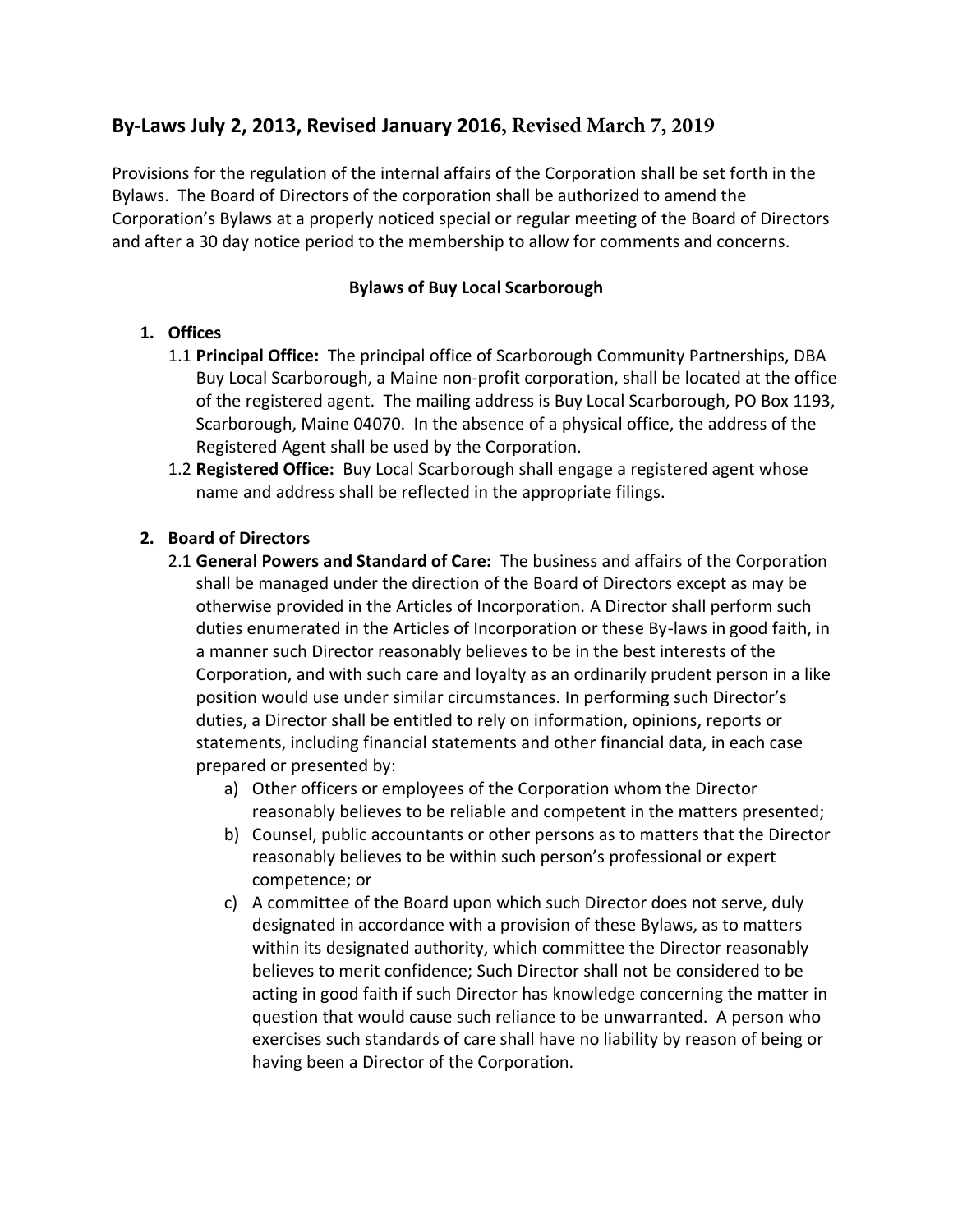- 2.2 **Duty to operate in good faith:** It is expected that all Directors will support a formal decision in good faith once it has been approved by a majority of the Board of Directors.
- 2.3 **Number, Election and Qualification of Directors:** The number of Directors serving on the Board of Directors shall not number less than three (3) nor more than eleven (11). Each Director shall serve a term not to exceed two years. The names and addresses of the members of the first Board of Directors have been stated in the Articles of Incorporation. Such persons shall hold office until the first annual meeting of the Board of Directors and until their successors shall have been elected and qualified. The Board of Directors shall be elected at the annual membership meeting every year thereafter. Directors may also be elected via an annual electronic poll of the membership. Each Director shall hold office for the term for which such Director is elected and until such Director's successor shall have been elected and qualified.
- 2.4 **Vacancies:** Any vacancy occurring in the Board of Directors may be filled by the affirmative vote of a majority of the remaining Directors though less than a quorum of the Directors. A Director elected to fill a vacancy shall be elected for the unexpired term of such Director's predecessor in office. Any directorship to be filled by reason of an increase in the number of Directors may be filled by the Board of Directors for a term of office continuing only until the next regular election of Directors at the next annual meeting or annual electronic poll of the membership.
- 2.5 **Removal of Directors:** At a meeting of the Board of Directors called expressly for that purpose, any Director may be removed with good documented cause by a vote of two-thirds of the Directors then in office.
- 3. **Membership:** There will be four classes of membership. The benefits for these classes are incorporated into these by-laws. An annual meeting of the membership will be scheduled by the Board of Directors. Only members in good standing are allowed to use signs or other promotional items that identify them as members of Buy Local Scarborough or to vote at the Annual Meeting. The Board of Directors shall determine the dues and specific program opportunities available to members. Applications will be reviewed either by the Board or a sub-committee of the Board appointed for that purpose and will be voted on by the board at a regular board meeting.
	- 3.1 **Locally Owned, Independent Businesses:** Membership criteria is as follows: the business is privately held; the business is located in Scarborough, ME; the business is registered in Maine with corporate headquarters in Maine; the owner(s) have full decision making authority over the business. In the case of a business that is part of a larger, Maine-based chain, not headquartered in Scarborough, if the business has no more than 12 locations, the business is eligible if it otherwise meets the above criteria. Nothing in this definition shall be construed as automatically limiting businesses operating under licenses required by the State of Maine from membership, nor from barring businesses that operate under an affiliation license, but who otherwise own and have decision-making authority over the conduct of the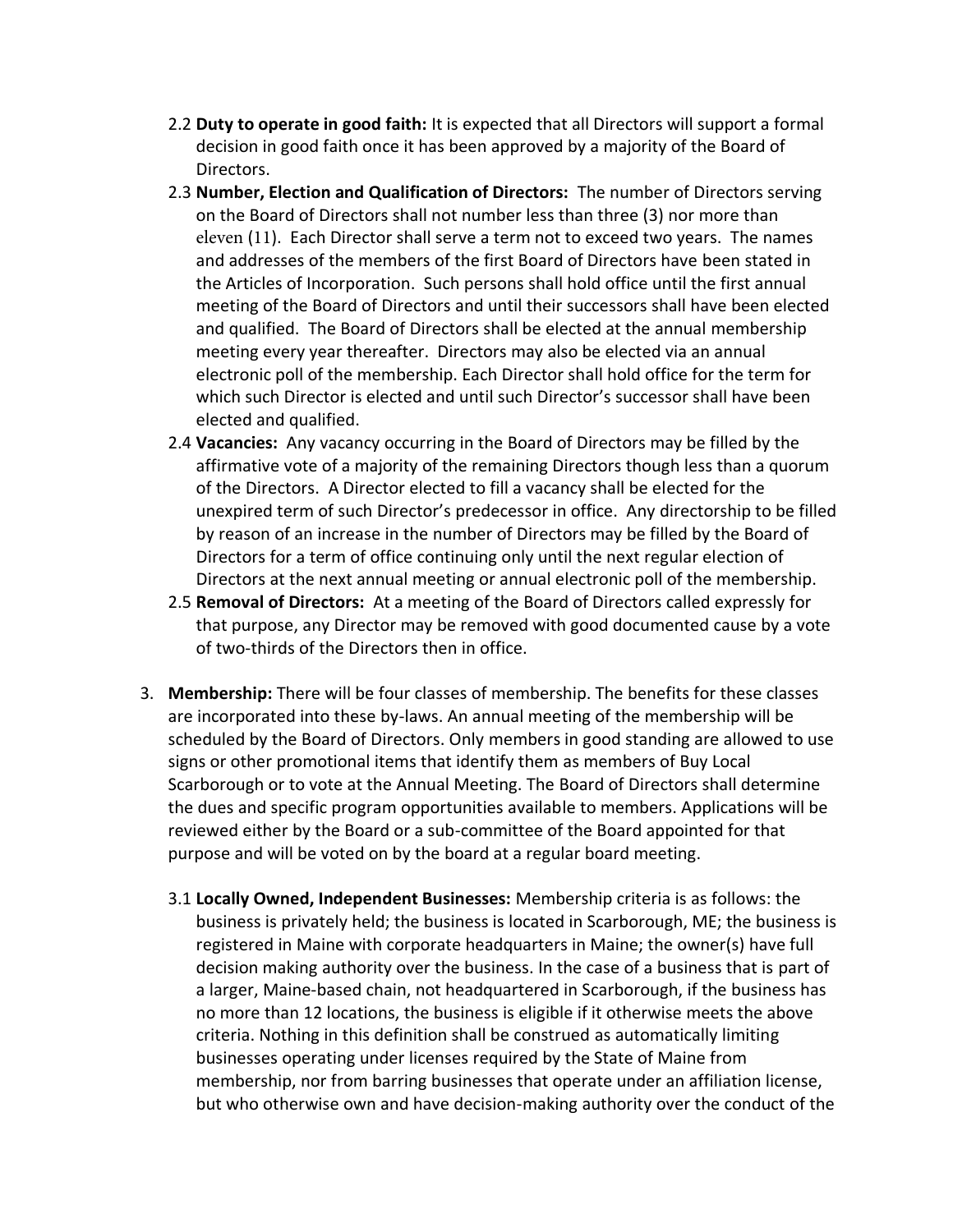business. Businesses operating as franchises of corporations located outside the Town of Scarborough are not eligible for membership under this category.

- 3.2 **Non-profit Organizations:** Any non-profit organization registered in Maine with a valid 501c (3), (4) or other types of Letters of Determination from the IRS or fiscal sponsor may be admitted as a member. Non-profit criteria are as follows: the nonprofit is registered, operates in Scarborough Maine and has a valid 501c3, c4, or fiscal sponsor; the board of directors has full decision making authority.
- 3.3 **Individuals:** Individuals who do not apply as an owner or employee or board member of any business or nonprofit organization, but who support the goals of Buy Local Scarborough, may become members. Individual members will not receive the same benefits as either of the above two classes of membership. Criteria for individual membership are as follows: application for only an individual who does not represent any business or non-profit organization. Individuals are allowed to vote at the annual meeting, but their votes shall be counted at .5 of a full vote. The Board of Directors shall determine the dues and specific program opportunities available to individual members.
- 3.4 **Friends of Buy Local Scarborough:** Businesses that do not meet the criteria of independence in 4.1 but whose owners and/or management are otherwise from Scarborough or a surrounding community and support the Buy Local movement may be granted Friends of Buy Local Scarborough membership status. These businesses are not entitled to a vote at the Annual Meeting, nor are their representatives eligible for a seat on the Board, but they are eligible for committee membership and they are entitled to such specific program opportunities as the Board of Directors shall deem appropriate.
- 4. **Annual Meeting:** Each year, prior to the close of the fiscal year, upon thirty-days' (30) notice, the Board shall call an annual meeting of the members for the purpose of electing new directors to the board and providing statements of the financial condition of the organization and on the activities and accomplishments over the prior year, and for the conduct of any other business that may appropriately carry out the mission of the organization.
	- 4.1 **Quorum and voting:** For purposes of a quorum, representatives of 20% of the membership must be present. 20% is determined by one (1) voting member from each organizational member, either a locally owned business or a non-profit. Individual members have .5 votes. Friends of Buy Local Scarborough members have no votes, but may attend the meeting and speak on behalf of their organizations. Each business shall send a delegate. The delegate may be asked to produce a statement of proxy, indicating that said individual has the right to vote on behalf of that organization.
- 5. **Standing Committees:** The Board of Directors may organize any committees, either standing or adhoc. The President shall, from the Board of Directors, appoint the chairman of each Committee to serve for one year. Members in good standing with the organization may serve on said committees.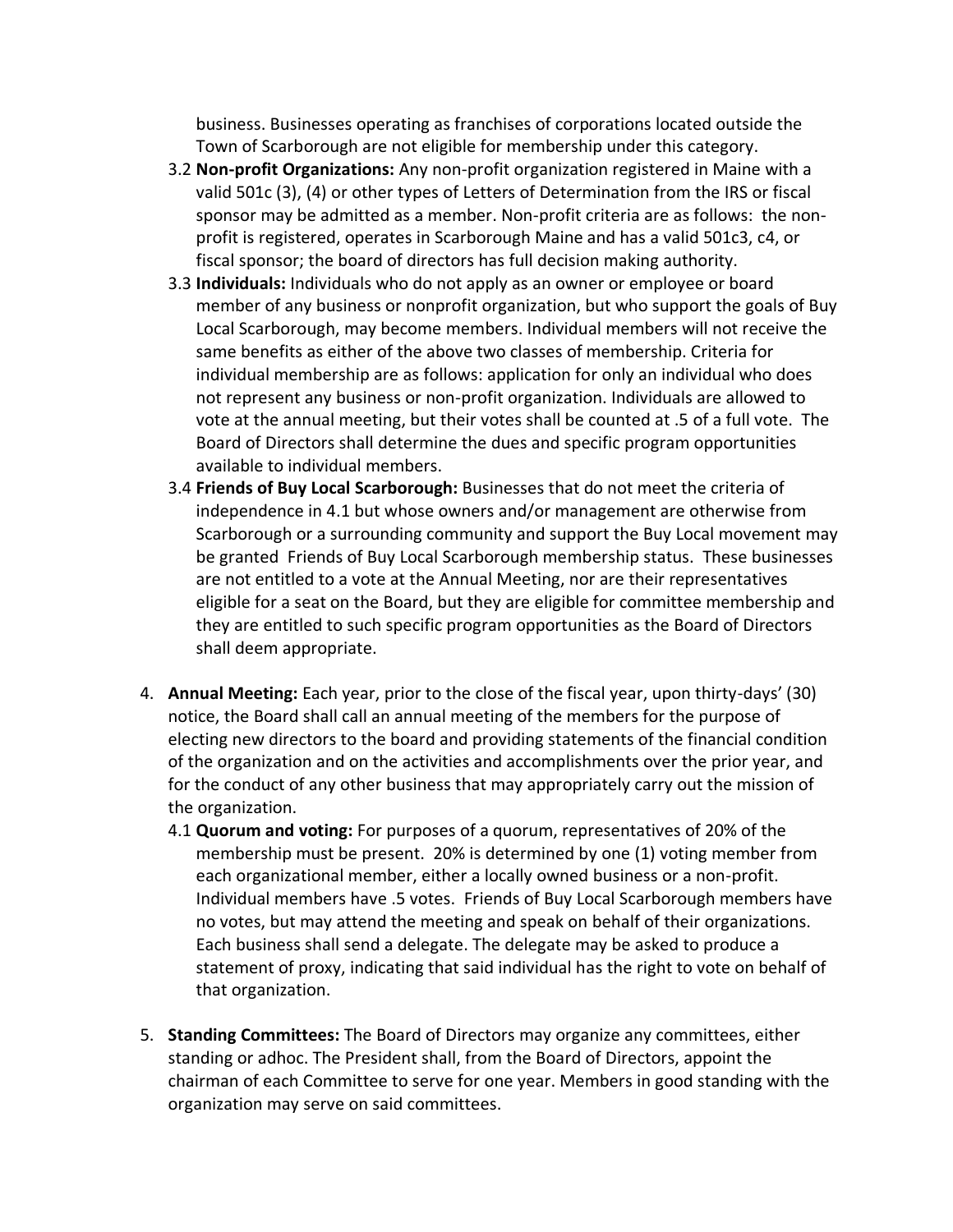- 5.1 **Membership:** Each committee shall consist of at least one member of the Board and such additional volunteers from among the membership as are necessary to carry out the duties of the committee.
	- 5.1.1 **Authority:** Committees, to the extent provided in any resolution establishing the committee, shall have and exercise only the authority delegated to them and be responsible to the Board of Directors; No Committee shall have the authority of the Board of Directors to (i) authorize distributions (ii) approve dissolution, merger or the sale, pledge or transfer of all or substantially all of the Corporation's assets, (iii) elect, appoint or remove directors or fill vacancies on the Board of Directors or on any of its committees, or (iv) adopt, amend or repeal the Articles or these Bylaws. The designation and appointment of any such committee and the delegation of authority to a committee shall not operate to relieve the Board of Directors, or any individual Director, of any responsibility imposed upon the Board of Directors, or any individual Director.
	- 5.1.2 **Tenure:** Each member of a committee shall continue as such until the next annual meeting of the Corporation and until a successor is appointed unless (i) the committee is sooner terminated, (ii) such member is removed from the committee, or (iii) such member ceases to qualify as a member of the committee.
	- 5.1.3 **Chairperson:** The chair of each committee shall be a member of the Board of Directors.
	- 5.1.4 **Vacancies:** Vacancies in the membership of any committee may be filled by appointments made in the same manner as provided in the case of the original appointments.
	- 5.1.5 **Resignation:** Any committee member may resign at any time by giving written notice to the President or the Secretary of the Corporation. Unless otherwise specified in the notice of resignation, the resignation shall take effect upon receipt. Acceptance of the resignation shall not be necessary to make the resignation effective.
	- 5.1.6 **Removal:** Any committee member may be removed by the Board for good cause. Removal from an active committee can be appealed to the Board of Directors.
	- 5.1.7 **Quorum:** Unless otherwise provided in the resolution of the Board of Directors designating a committee, a majority of the whole committee shall constitute a quorum and the act of a majority of the members present at a meeting at which a quorum is present shall be the act of the committee.
	- 5.1.8 **Rules of Order:** The rules contained in the most current edition of Robert's Rules of Order shall govern the meetings of committees where not inconsistent with these Bylaws or with rules adopted by the Board of Directors.
- 6. **Directors' and Committee Meetings:** Meetings of the Board of Directors, regular or special, or meetings of any committee designated thereby, may be held at appropriate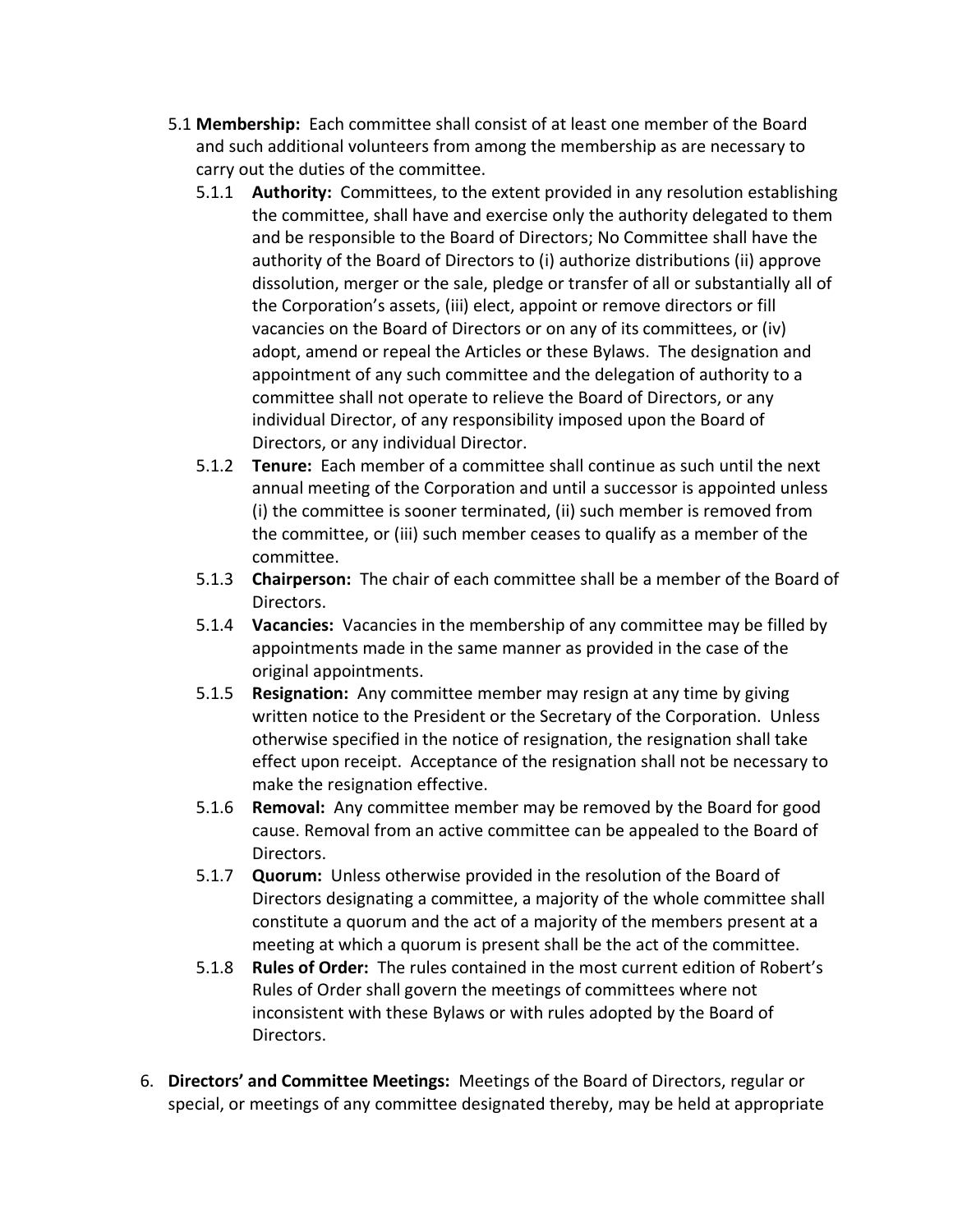locations within Scarborough. Except as otherwise provided in this section, regular or special meetings of the Board of Directors or any committee designated thereby may be called by or at the request of the President, any Director or the chair of a committee, as the case may be, upon written or oral notice given to all other Directors or committee members at least three (3) days before the meeting. Members of the Board of Directors or any committee designated thereby may participate in a meeting of the Board of Directors or such committee by conference telephone or similar means which will allow participants to hear each other at the same time, and the participation by such means shall constitute presence in person at a meeting. For any meeting held by conference telephone or similar communications equipment, notice of the meeting shall be given at least with (1) day prior by telephone or other communication directly with the Directors and/or committee members.

- 6.1 **Waiver of Notice:** Whenever any notice is required to be given to any Director or committee member under the provisions of The Articles of Incorporation or these Bylaws, a waiver thereof in writing signed by the person or persons entitled to such notice, whether before or after the time stated therein, shall be equivalent to the giving of such notice.
- 6.2 **Quorum and Voting Requirements:** A majority of the number of Directors fixed by section 3.3, 3.4 of these Bylaws shall constitute a quorum for the transaction of business at meetings of the Board of Directors. The act of the majority of the Directors present at a meeting at which a quorum is present shall be the act of the Board of Directors. A majority of the number of committee members fixed and appointed by the Board of Directors or the President, as the case may be, shall constitute a quorum for the transaction of business at a meeting of such committee. The act of the majority of the committee members present at a meeting at which a quorum is present shall be the act of the committee.
- 6.3 **Action Without a Meeting:** Any action required by The Articles of Incorporation to be taken at a meeting of the Board of Directors of the Corporation or the Annual Meeting, or any action that may be taken at a meeting of the Directors or of a committee, may be taken without a meeting through votes recorded and filed from e-mail responses by the Board of Directors. If approval of an action is required in between board meetings, a board director may solicit approval for a topic in question via e-mail and keep track of responses for file relative to that specific action.
- 6.4 **Compensation:** No Director or committee member shall receive a salary or other compensation for service in that capacity, but may be reimbursed for actual expenses incurred in the performance of such service. This provision shall not preclude any Director from serving the Corporation in a business capacity if the criteria in 7.5 are met.
- 6.5 **Director Conflicts of Interest:** A Director shall not vote on any contract, written or implied, that would provide him with a direct or indirect business benefit. The Director may not lobby or otherwise influence Board Members in such a decision. Directors shall disclose the fact of any relationship or interest in a contract or service to the Board of Directors or committee which authorizes, approves or ratifies the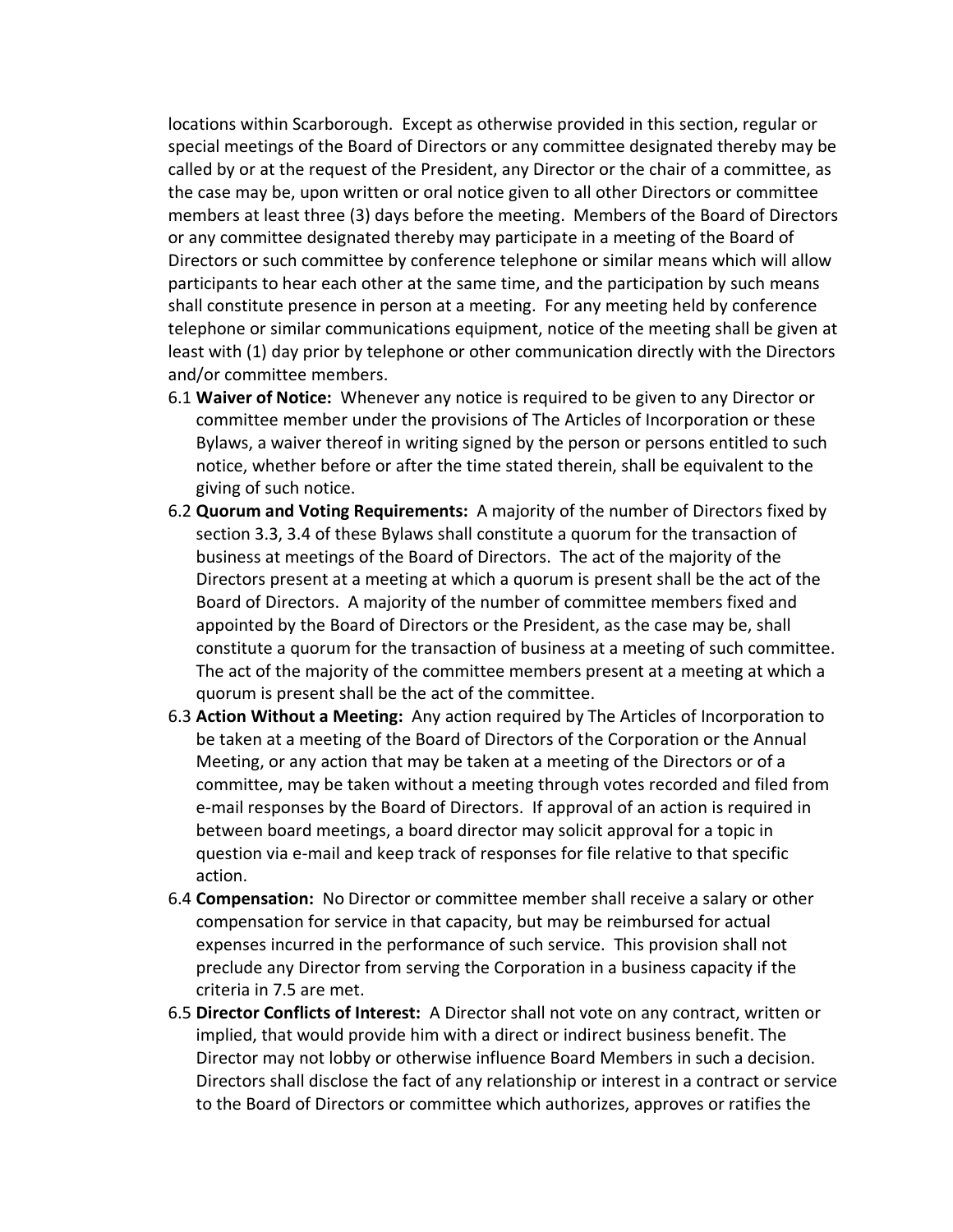contract or transaction. In taking on a contract the Board must determine that the contract or transaction is fair and reasonable to the Corporation. Common or interested Directors may be counted in determining the presence of a quorum at a meeting of the Board of Directors, or a committee, that authorizes, approves or ratifies such contract or transaction. It may be appropriate to entertain competitive bids to ensure there is no conflict. All contracts that engage a Board of Director in a financial capacity must be in a written document with a specified time and workprogram.

- 6.6 **Loans to Directors:** The Corporation shall not lend money or use its credit to assist its Directors or officers.
- 7. **Liability of Directors for Wrongful Distribution of Assets:** In addition to any other liabilities imposed by law upon the Directors of the Corporation, the Directors who vote for or assent to any distribution of assets, other than in payment of its debts, when the Corporation is insolvent or when such distribution would render the Corporation insolvent, or during the liquidation of the Corporation without the payment and discharge of or making adequate provisions for all known debts, obligations and liabilities of the Corporation, shall be jointly and severally liable to the Corporation for the value of such assets which are thus distributed, to the extent that such debts, obligations and liabilities of the Corporation are not thereafter paid and discharged.

A Director shall not be liable under this section if, in the exercise of ordinary care, such Director relied and acted in good faith upon written financial statements of the Corporation represented to such Director to be correct by the President or by the officer of the Corporation having charge of its books of account, or certified by an independent licensed or certified public accountant or firm of such accountants to reflect fairly the financial condition of the Corporation, nor shall such Director be so liable if, in the exercise of ordinary care and good faith, in determining the amount available for such distribution, such Director considered the assets to be equal to their book value.

A Director shall not be liable under this section, if, in the exercise of ordinary care, such Director acted in good faith and in reliance upon the written opinion of an attorney for the Corporation.

#### **8. Officers:**

- 8.1 The officers of the Corporation shall consist of a President, Vice President, Secretary and Treasurer, each of whom shall be elected by the Board of Directors. Such other officers and assistant officers may be deemed necessary may be elected or appointed by the Board of Directors. Except for the President and as otherwise required by State Law, any two (2) or more offices may be held by the same person.
- 8.2 **Election and Term of Office:** The Directors of the Corporation shall be elected at the annual meeting of the Members, or via an annual electronic vote. The election of officers shall be held at the next meeting of the Board of Directors, or be officially postponed until an appropriate time. The term of office of all officers (President, Vice President, Secretary, Treasurer) of the Scarborough By Local shall be for two (2) years, two (2) terms maximum or until their successors have been elected. Any Director shall be eligible for election to any other office.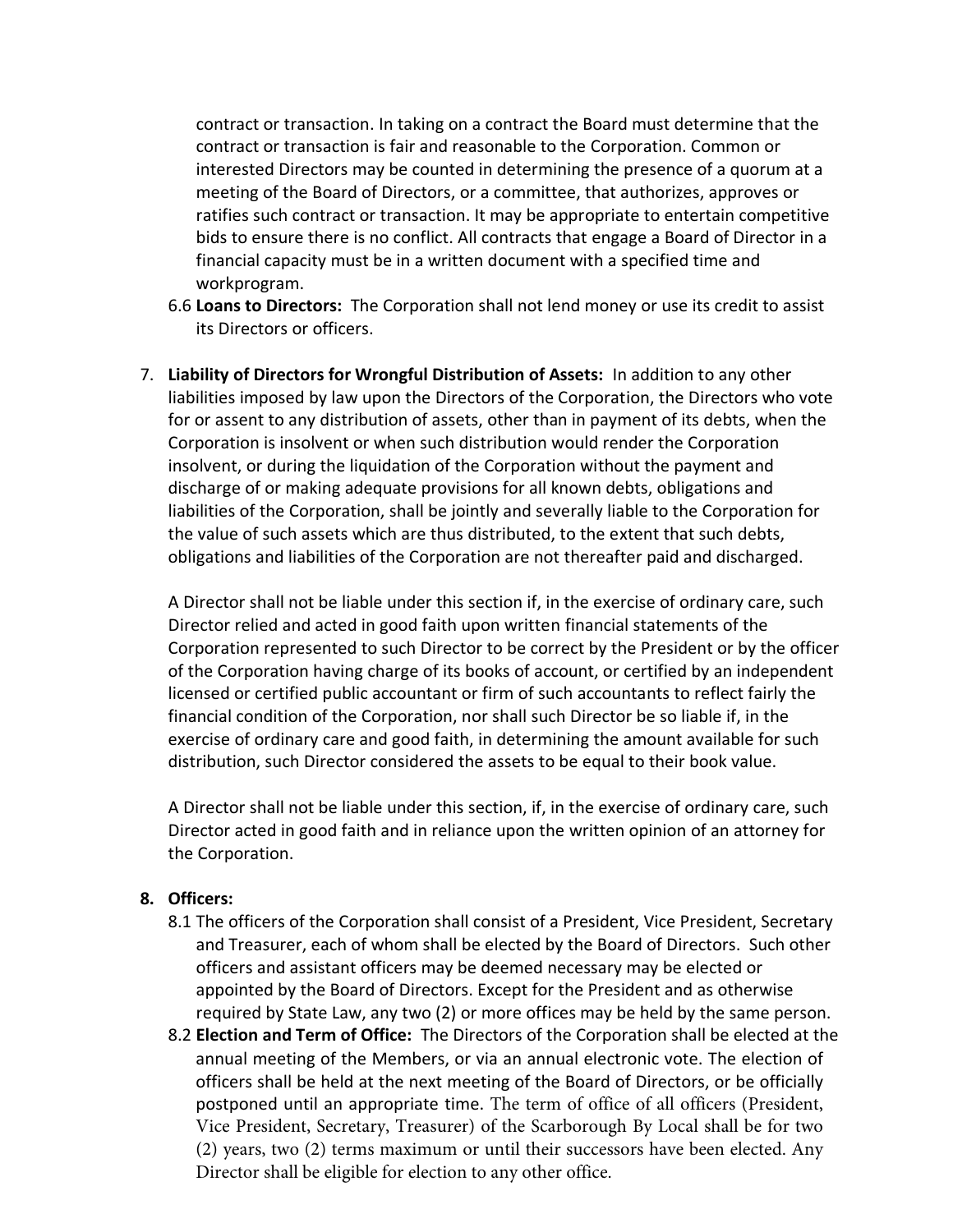Re-affirmation by the Board is required for an officer or committee chair once any designated term limit has been met.

- 8.3 **Removal:** Any officer or agent may be removed for cause by the Board of Directors whenever in its judgment the best interests of the Corporation will be served.
- 8.4 **Vacancies:** A vacancy in any office because of death, resignation, removal, disqualification or otherwise, may be filled by the Board of Directors for the unexpired portion of the term.
- 8.5 **President:** The President shall be the principal executive officer of the Corporation and, subject to the control of the Board of Directors, shall in general supervise and control all of the business and affairs of the Corporation. The President shall, when present, preside at all meetings of the members of the Board of Directors. The President may sign with the Secretary or any other proper officer of the Corporation thereunto authorized by the Board of Directors, any promissory notes, deeds, mortgages, leases, contracts, or other instruments that the Board of Directors has authorized to be executed, except in the cases where the signing and execution thereof shall be expressly delegated by the Board of Directors or by these Bylaws to some other officer or agent of the Corporation, or shall be required by law to be otherwise signed or executed. The President shall perform all duties incident to the office of President and such other duties as may be prescribed by the Board of Directors from time to time.
- 8.6 **Vice President:** In the absence of the President or in the event of the President's death, inability or refusal to act, a Vice President may be selected to perform the duties of the President and, when so acting, shall have all the powers of and be subject to all the restrictions upon the President and shall perform such other duties as from time to time may be assigned to the Vice President by the President or by the Board of Directors.
- 8.7 **Secretary:** The Secretary shall attend all meetings of the Board of Directors and shall prepare and maintain proper minutes of those meetings. The Secretary shall be the custodian of the official seal of the Corporation, if any, and shall affix that seal on all documents executed on behalf of the Corporation, pursuant to authorization by the Board of Directors. The Secretary shall have the custody of and properly protect all executed deeds, leases, agreements and other legal documents and records to which the Corporation is a party or by which it is legally affected. The Secretary shall in general perform all duties incident to the office of Secretary and such other duties as from time to time may be assigned to the Secretary by the President or the Board of Directors. The Secretary will take the lead responsibility for maintaining files required by the State for the organization. This will include the database of membership, meeting minutes and voting records on items of importance to the organization.
- 8.8 **Treasurer:** The Treasurer shall be the principal financial officer of the Corporation and shall have charge and custody of and be responsible for all funds of the Corporation. The Treasurer shall sign all checks and promissory notes of the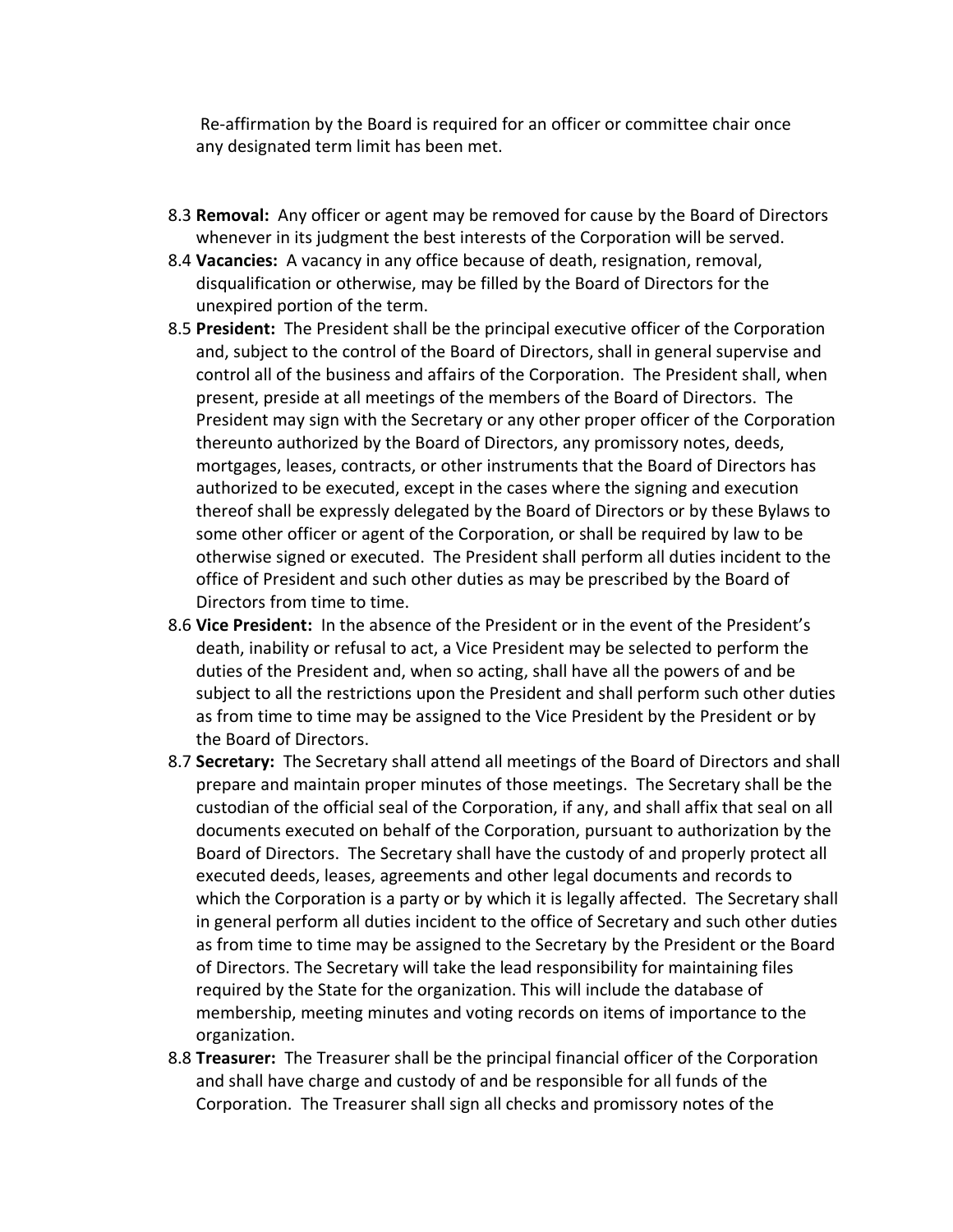Corporation and shall receive and give receipts for moneys due and payable to the Corporation from any source whatsoever and deposit all such moneys in the name of the Corporation in such banks, trust companies or other depositories as shall be selected by the Board of Directors at a duly constituted meeting. The Treasurer shall keep or cause to be kept, adequate and correct accounts of the Corporation, including accounts of its assets, liabilities, receipts and disbursements. The Treasurer shall submit to the Board of Directors and the President, at least quarterly, or when required, statements of the financial affairs of the Corporation. The Treasurer shall in general perform all the financial duties incident to the office of Treasurer and such other duties as from time to time may be assigned to the Treasurer by the President or Board of Directors. If required by the Board of Directors, the Treasurer shall give a bond for the faithful discharge of the Treasurer's duties in such sum and with such surety of sureties as the Board of Directors shall determine. The Treasurer will be required to file necessary annual tax reports and forms required.

- 8.9 **Registered Agent:** The Registered Agent, who may also be a member of the Board serving in that capacity, will be familiar with the State of Maine filing requirements for non-profit organizations and assure that the organization is in compliance with said requirements. The Registered Agent will also assure that the organization is current with annual filings and reports to the State.
- 8.10 **Salaries:** There will be no salaries for the officers or Board Members as presently agreed upon. Salaries for staff positions may be considered in the future from time to time by approved by the Board of Directors as needed for special activities of the organization.
- 9. **Staff:** The Board of Directors shall have the authority to employ an Executive Director and such other staff as the Corporation may reasonably require from time to time. The terms and conditions of employment of the staff shall be set forth in a written contract approved by the Board of Directors and signed by the Corporation and the staff person.

#### 10. **Miscellaneous**

- 10.1 **Indemnification of Officers, Directors, Employees and Agents:** The Corporation may indemnify Directors, officers, employees and agents of the Corporation to the extent permitted by, and in accordance with the Articles of Incorporation. The Corporation may purchase and maintain insurance on behalf of any person who is or was a Director, officer, employee or agent of the Corporation, or is or was serving at the request of the Corporation as a director, officer, employee or agent of another corporation, partnership, joint venture, trust or other enterprise against any liability asserted against such person and incurred by such person in any such capacity or arising out of such person's status as such, whether or not the Corporation would have the power to indemnify such person against such liability.
- 10.2 **Books and Records:** At its registered office or principal place of business, the Corporation shall keep: (i) correct and complete books and records of account; (ii) minutes of the proceedings of its members and Board of Directors; and (iii) a record